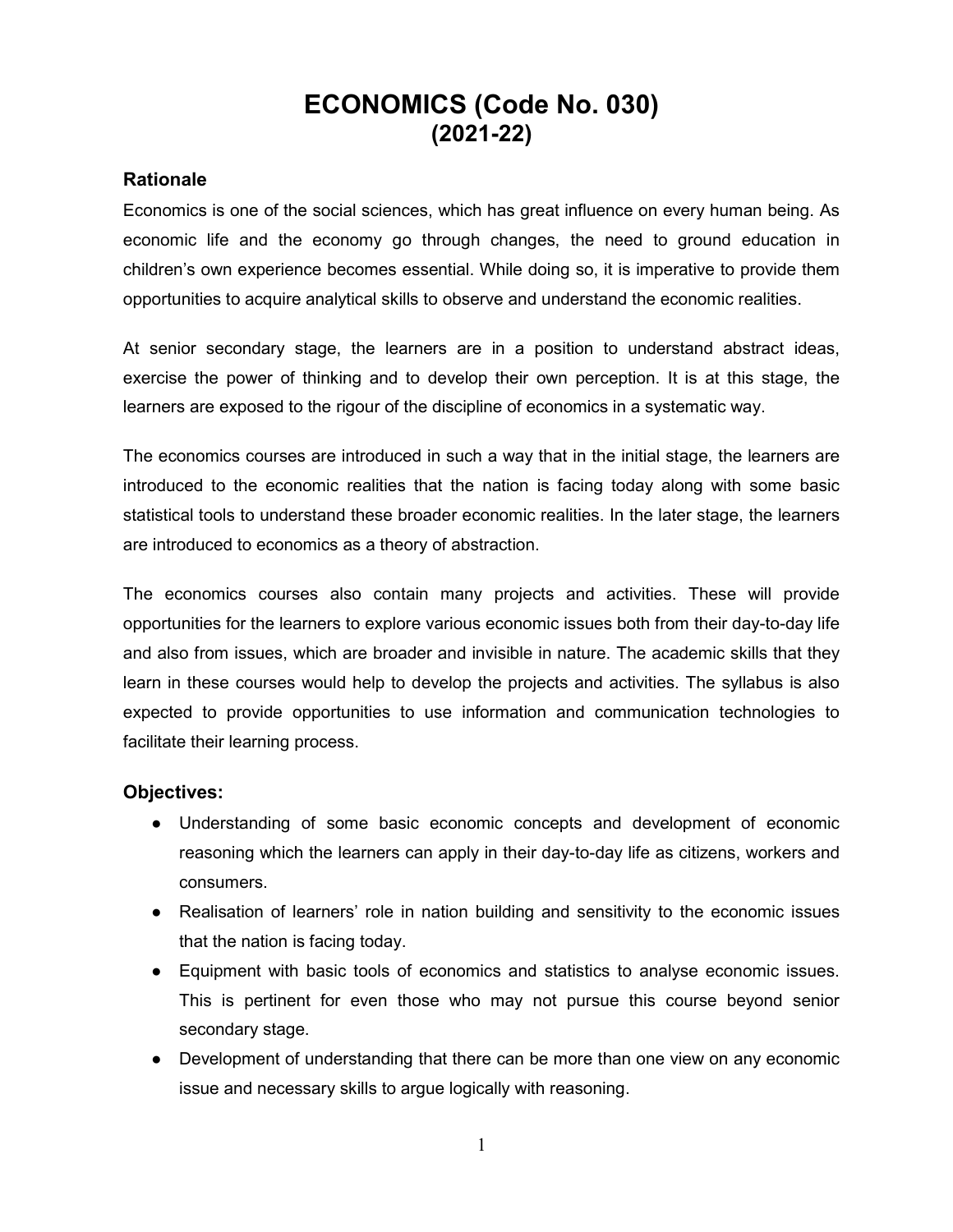#### ECONOMICS (Code No. 030) (2021-22) CLASS XI - TERM-WISE CURRICULUM

| <b>Units</b> | <b>TERM 1 - MCQ BASED QUESTION PAPER</b>                       | <b>Marks</b> |
|--------------|----------------------------------------------------------------|--------------|
|              | <b>Theory: 40 Marks</b><br>Time: 90 minutes                    |              |
| Part A       | <b>Statistics for Economics</b>                                |              |
|              | Introduction                                                   | 4            |
|              | Collection, Organisation and Presentation of Data              | 9            |
|              | Statistical Tools and Interpretation - Arithmetic Mean, Median | 10           |
|              | and Mode                                                       |              |
|              | <b>Sub Total</b>                                               | 23           |
| Part B       | <b>Introductory Microeconomics</b>                             |              |
|              | Introduction                                                   | 4            |
|              | <b>Consumer's Equilibrium and Demand</b>                       | 13           |
|              | <b>Sub Total</b>                                               | 17           |
|              | Total                                                          | 40 marks     |
| Part C       | Project Work (Part 1): 10 Marks                                |              |

Students would prepare only ONE project in the entire academic session, which is divided into 2 terms i.e. Term I and Term II.

## TERM 1

## Part A: Statistics for Economics

#### Unit 1: Introduction

What is Economics?

Meaning, scope, functions and importance of statistics in Economics

#### Unit 2: Collection, Organisation and Presentation of data

Collection of data - sources of data - primary and secondary; how basic data is collected with concepts of Sampling; methods of collecting data; some important sources of secondary data: Census of India and National Sample Survey Organisation.

Organisation of Data: Meaning and types of variables; Frequency Distribution.

Presentation of Data: Tabular Presentation and Diagrammatic Presentation of Data: (i) Geometric forms (bar diagrams and pie diagrams), (ii) Frequency diagrams (histogram, polygon and Ogive) and (iii) Arithmetic line graphs (time series graph).

#### Unit 3: Statistical Tools and Interpretation

Measures of Central Tendency- Arithmetic mean, median and mode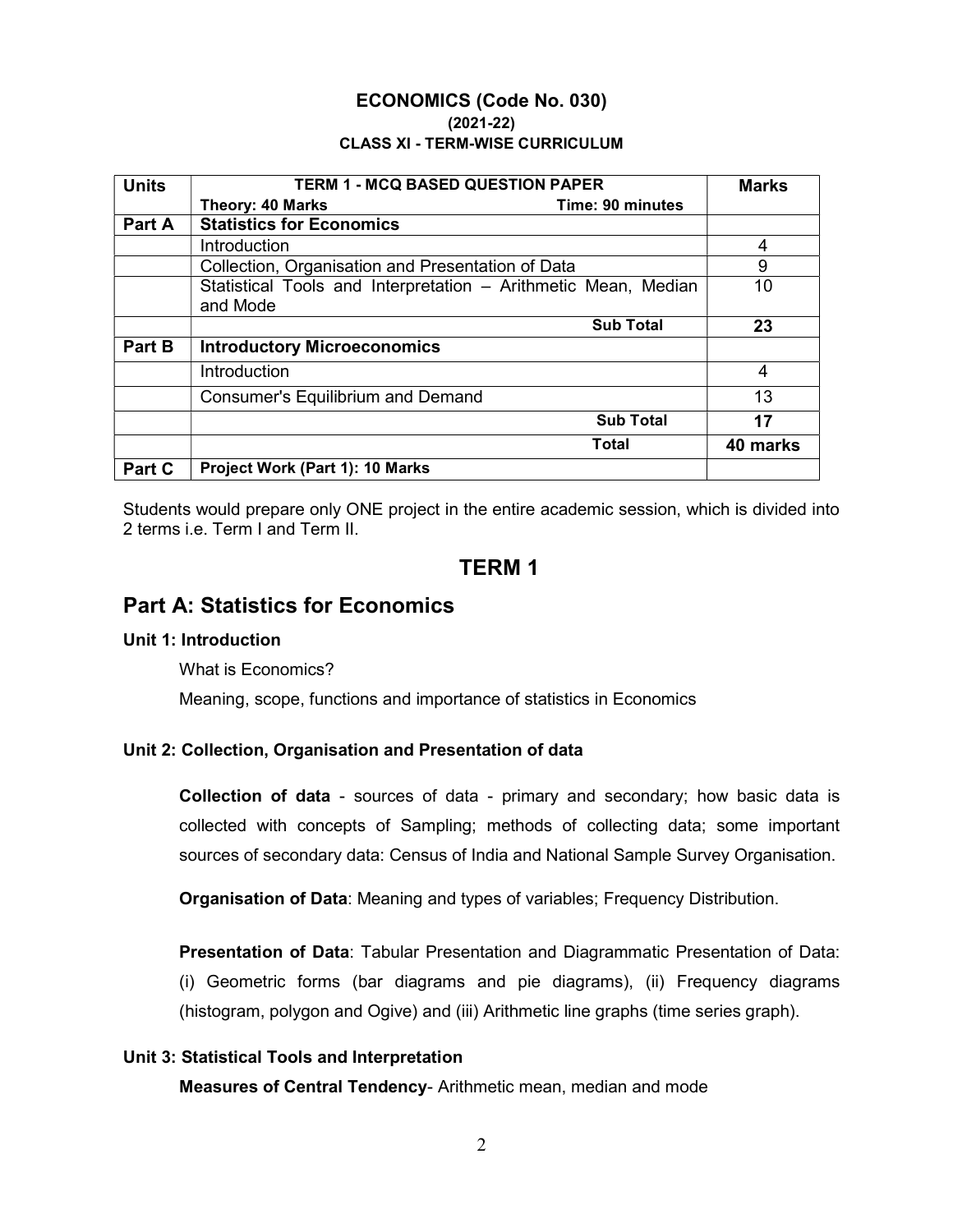## Part B: Introductory Microeconomics

### Unit 4: Introduction

Meaning of microeconomics and macroeconomics; positive and normative economics

What is an economy? Central problems of an economy: what, how and for whom to produce; opportunity cost.

#### Unit 5: Consumer's Equilibrium and Demand

Part C | Project Work (Part 2): 10 Marks

Consumer's equilibrium - meaning of utility, marginal utility, law of diminishing marginal utility, conditions of consumer's equilibrium using marginal utility analysis.

Indifference curve analysis of consumer's equilibrium-the consumer's budget (budget set and budget line), preferences of the consumer (indifference curve, indifference map) and conditions of consumer's equilibrium.

Demand, market demand, determinants of demand, demand schedule, demand curve and its slope, movement along and shifts in the demand curve; price elasticity of demand - factors affecting price elasticity of demand; measurement of price elasticity of demand – percentage-change method.

| <b>Units</b> | <b>TERM 2 - SUBJECTIVE QUESTION PAPER</b>                      | <b>Marks</b> |
|--------------|----------------------------------------------------------------|--------------|
|              | Theory: 40 Marks<br>Time: 2 Hours                              |              |
| Part A       | <b>Statistics for Economics</b>                                |              |
|              | Statistical Tools and Interpretation – Measures of Dispersion, | 17           |
|              | <b>Correlation, Index Number</b>                               |              |
|              | Sub                                                            | 17           |
|              | <b>Total</b>                                                   |              |
| Part B       | <b>Introductory Microeconomics</b>                             |              |
|              | <b>Producer Behaviour and Supply</b>                           | 13           |
|              | Forms of Market and Price Determination<br>perfect<br>under    | 10           |
|              | competition with simple applications                           |              |
|              | <b>Sub Total</b>                                               | 23           |
|              | Total                                                          | 40 marks     |

#### Part C: Project in Economics - Guidelines as given in class XII curriculum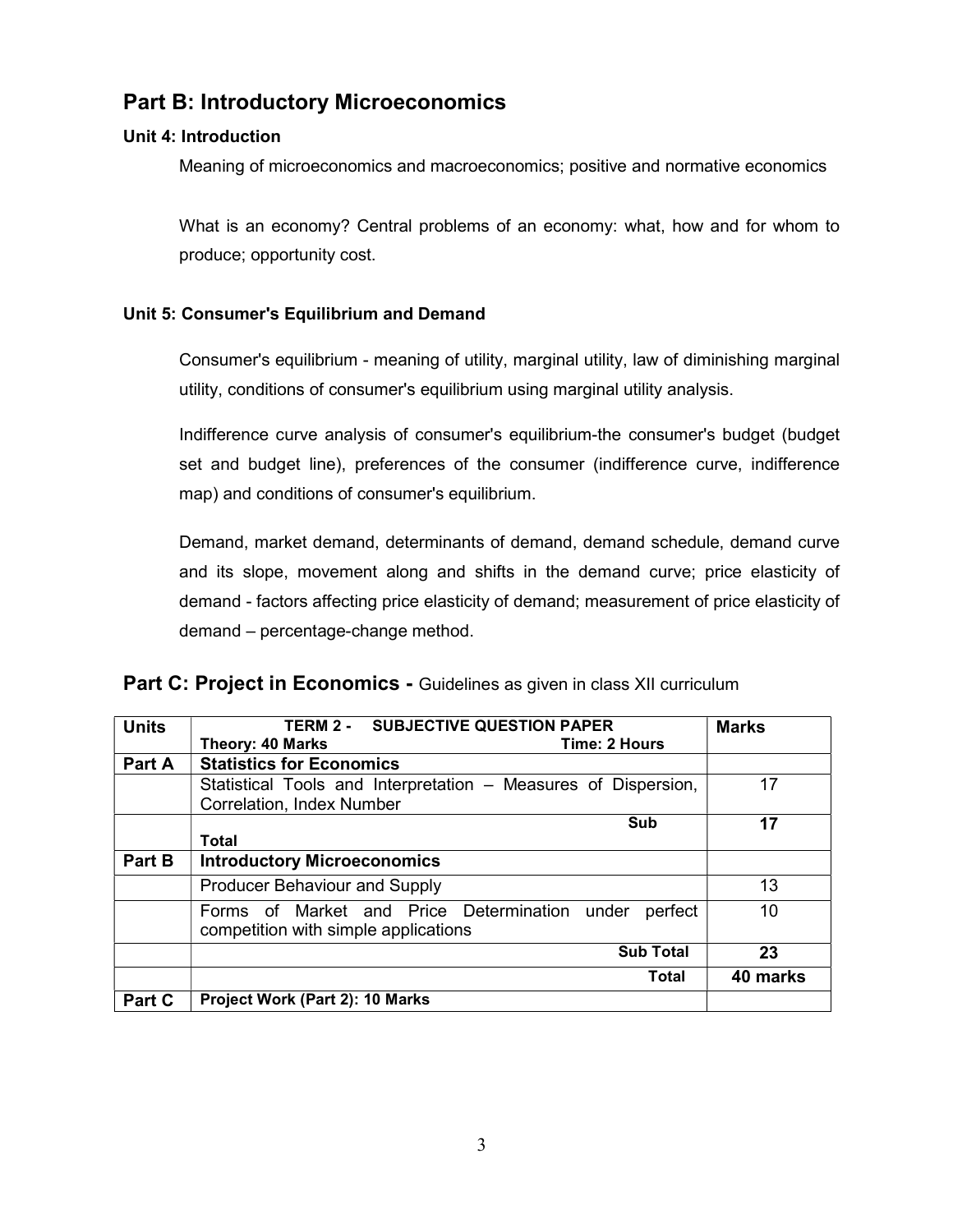## Part A: Statistics for Economics

### Unit 3: Statistical Tools and Interpretation

Measures of Dispersion - absolute dispersion standard deviation); relative dispersion coefficient of variation)

Correlation – meaning and properties, scatter diagram; Measures of correlation - Karl Pearson's method (two variables ungrouped data)

Introduction to Index Numbers - meaning, types - wholesale price index, consumer price index, uses of index numbers; Inflation and index numbers.

## Part B: Introductory Microeconomics

## Unit 6: Producer Behaviour and Supply

Meaning of Production Function – Short-Run and Long-Run Total Product, Average Product and Marginal Product.

Returns to a Factor

Cost: Short run costs - total cost, total fixed cost, total variable cost; Average cost; Average fixed cost, average variable cost and marginal cost-meaning and their relationships.

Revenue - total, average and marginal revenue - meaning and their relationship.

Supply, market supply, determinants of supply, supply schedule, supply curve and its slope, movements along and shifts in supply curve, price elasticity of supply; measurement of price elasticity of supply - percentage-change method.

Unit 7: Forms of Market and Price Determination under Perfect Competition with simple applications.

Perfect competition - Features; Determination of market equilibrium and effects of shifts in demand and supply.

Simple Applications of Demand and Supply: Price ceiling, price floor.

**Part C: Project in Economics - Guidelines as given in class XII curriculum**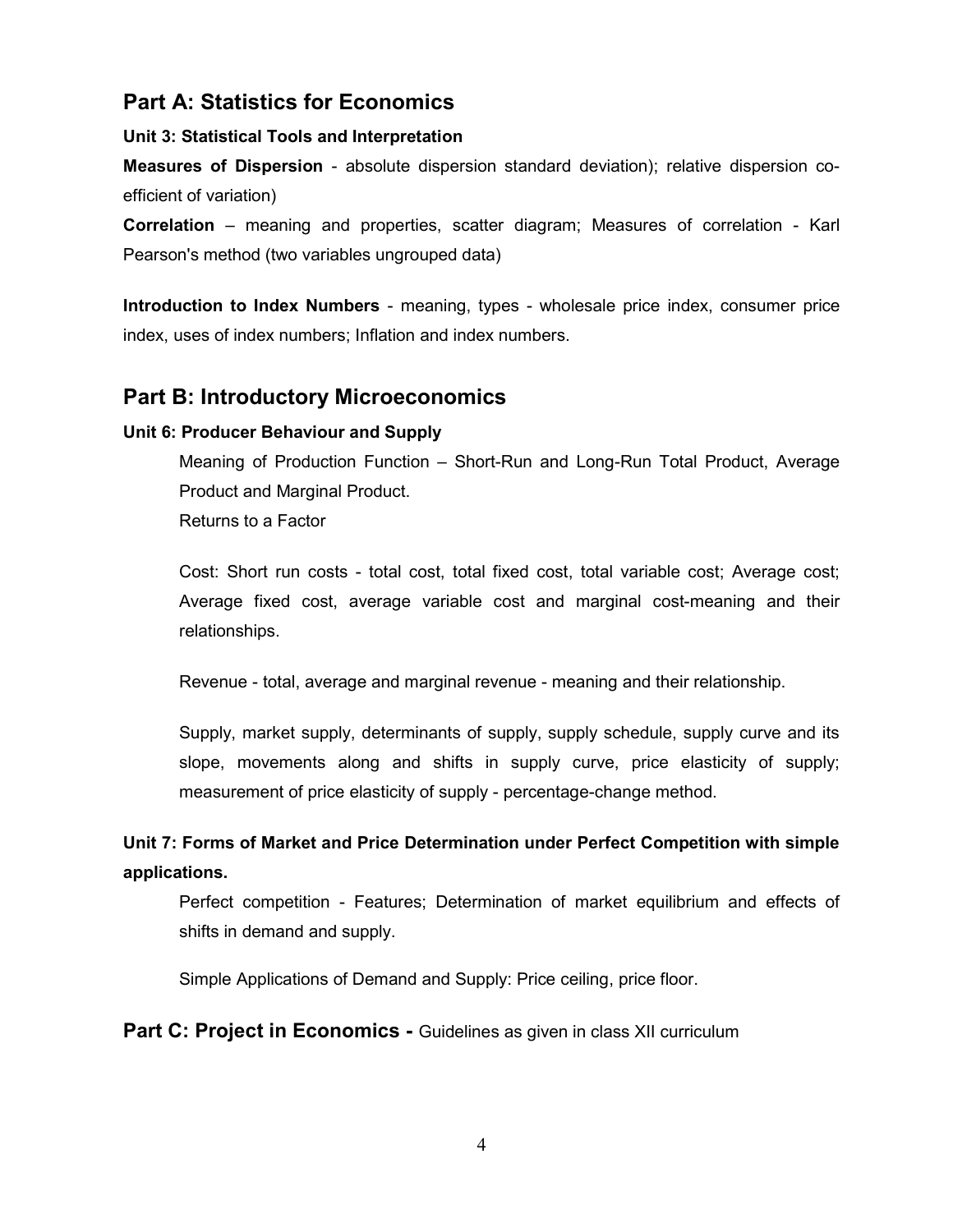### ECONOMICS (Code No. 030) (2021-22) CLASS XII - TERM-WISE CURRICULUM

| <b>TERM 1 - MCQ BASED QUESTION PAPER</b><br><b>Time: 90 minutes</b><br><b>Theory: 40 Marks</b>                                                                                                                                        | <b>Marks</b> | <b>Periods</b> |
|---------------------------------------------------------------------------------------------------------------------------------------------------------------------------------------------------------------------------------------|--------------|----------------|
| <b>Part A: Introductory Macroeconomics</b>                                                                                                                                                                                            |              |                |
| Money and Banking                                                                                                                                                                                                                     | 6            | 8              |
| Government Budget and the Economy                                                                                                                                                                                                     |              | 15             |
| <b>Balance of Payments</b><br>$\blacksquare$                                                                                                                                                                                          | 6            | $\overline{7}$ |
| Sub Total                                                                                                                                                                                                                             | 18           | 30             |
| Part B: Indian Economic Development                                                                                                                                                                                                   |              |                |
| Development Experience (1947-90) and Economic Reforms since 1991:<br>Indian Economy on the eve of Independence<br>Indian Economy (1950-90)<br>$\bullet$<br>Liberalisation, Privatisation and Globalisation: An Appraisal<br>$\bullet$ | 12           | 28             |
| Current challenges facing Indian Economy<br>Poverty<br>$\bullet$<br>Human Capital Formation<br>Rural development                                                                                                                      |              | 17             |
| Sub Total                                                                                                                                                                                                                             | 22           | 45             |
| Total                                                                                                                                                                                                                                 | 40           | 75             |
| Project Work (Part 1): 10 Marks                                                                                                                                                                                                       |              |                |

Students would prepare only ONE project in the entire academic session, which is divided into 2 terms i.e. Term I and Term II.

## Term 1

## Part A: Introductory Macroeconomics

#### Unit 2: Money and Banking 8 Periods 8 Periods 8 Periods 8 Periods 8 Periods 8 Periods 8 Periods 8 Periods 8 Periods 8 Periods 8 Periods 8 Periods 8 Periods 8 Periods 8 Periods 8 Periods 8 Periods 8 Periods 8 Periods 8 Peri

Money - meaning and supply of money - Currency held by the public and net demand deposits held by commercial banks.

Money creation by the commercial banking system.

Central bank and its functions (example of the Reserve Bank of India): Bank of issue, Govt. Bank, Banker's Bank, Control of Credit

#### Unit 4: Government Budget and the Economy 15 Periods 15 Periods

Government budget - meaning, objectives and components. Classification of receipts - revenue receipts and capital receipts; classification of expenditure – revenue expenditure and capital expenditure.

#### 5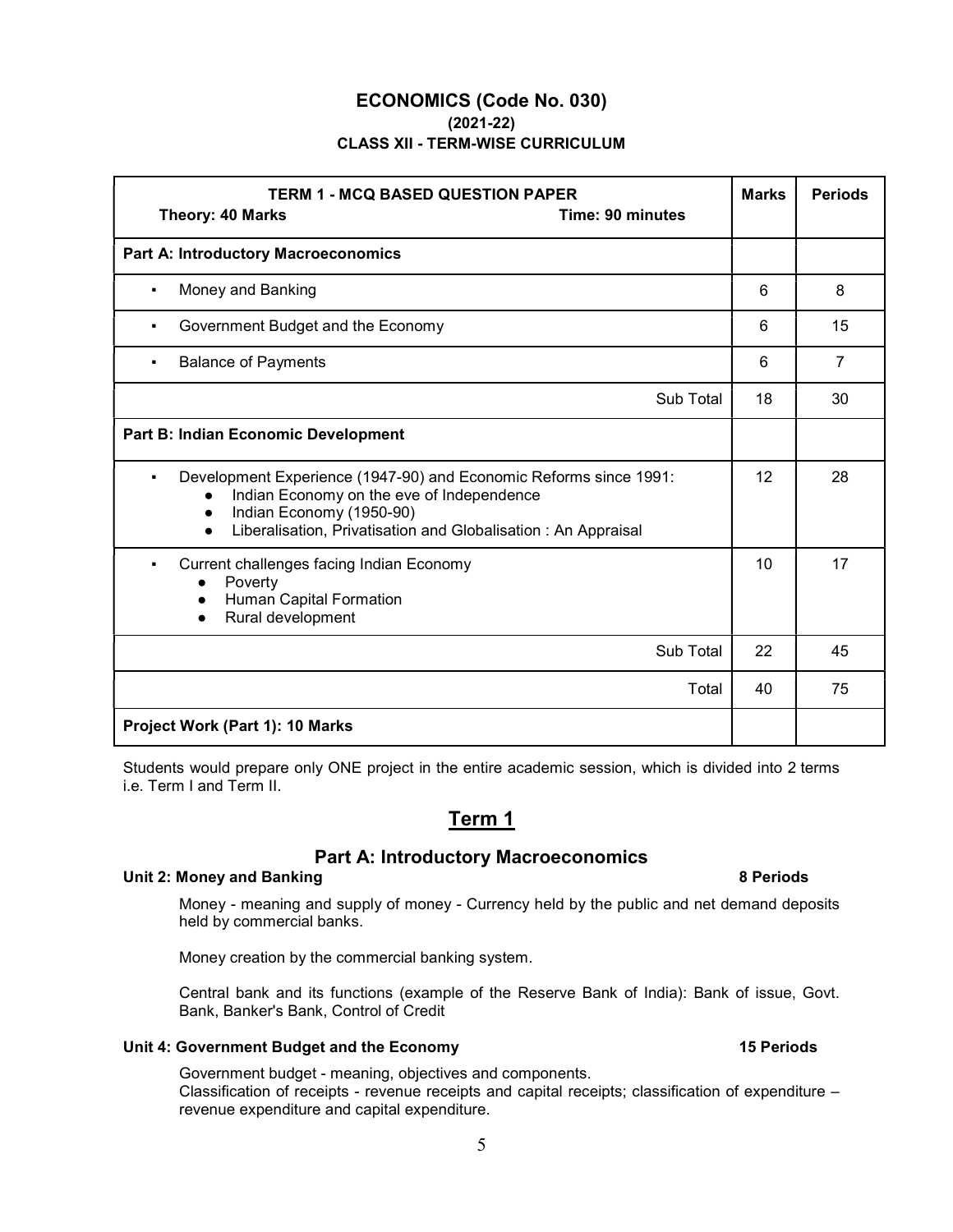#### Unit 5: Balance of Payments **7 Periods** 7 Periods

Balance of payments account - meaning and components; Foreign exchange rate - meaning of fixed and flexible rates and managed floating.

## Part B: Indian Economic Development

#### Unit 6: Development Experience (1947-90) and Economic Reforms since 1991 28 Periods

A brief introduction of the state of Indian economy on the eve of independence. Indian economic system and common goals of Five Year Plans. Main features, problems and policies of agriculture (institutional aspects and new agricultural strategy), industry (IPR 1956; SSI – role & importance) and foreign trade.

#### Economic Reforms since 1991:

Features and appraisals of liberalisation, globalisation and privatisation (LPG policy); Concepts of demonetization and GST

#### Unit 7: Current challenges facing Indian Economy 17 Periods 17 Periods

Poverty- absolute and relative; Main programmes for poverty alleviation: A critical assessment;

Human Capital Formation: How people become resource; Role of human capital in economic development;

Rural development: Key issues - credit and marketing - role of cooperatives; agricultural diversification;

| <b>TERM 2 - SUBJECTIVE QUESTION PAPER</b><br>Time: 2 Hours<br>Theory: 40 Marks                                                                           | <b>Marks</b> | <b>Periods</b> |
|----------------------------------------------------------------------------------------------------------------------------------------------------------|--------------|----------------|
| <b>Part A: Introductory Macroeconomics</b>                                                                                                               |              |                |
| National Income and Related Aggregates<br>$\blacksquare$                                                                                                 | 10           | 23             |
| Determination of Income and Employment<br>$\blacksquare$                                                                                                 |              | 22             |
| Sub Total                                                                                                                                                | 22           | 45             |
| Part B: Indian Economic Development                                                                                                                      |              |                |
| Current challenges facing Indian Economy<br>$\blacksquare$<br>Employment<br>Infrastructure<br>$\bullet$<br>Sustainable Economic Development<br>$\bullet$ | 12           | 18             |
| Development Experience of India - A Comparison with Neighbours-<br>۰.<br>Comparative Development Experience of India and its Neighbours                  |              | 12             |
| Sub Total                                                                                                                                                | 18           | 30             |
| Total                                                                                                                                                    | 40           | 75             |
| <b>Project Work: 10 Marks</b>                                                                                                                            |              |                |

6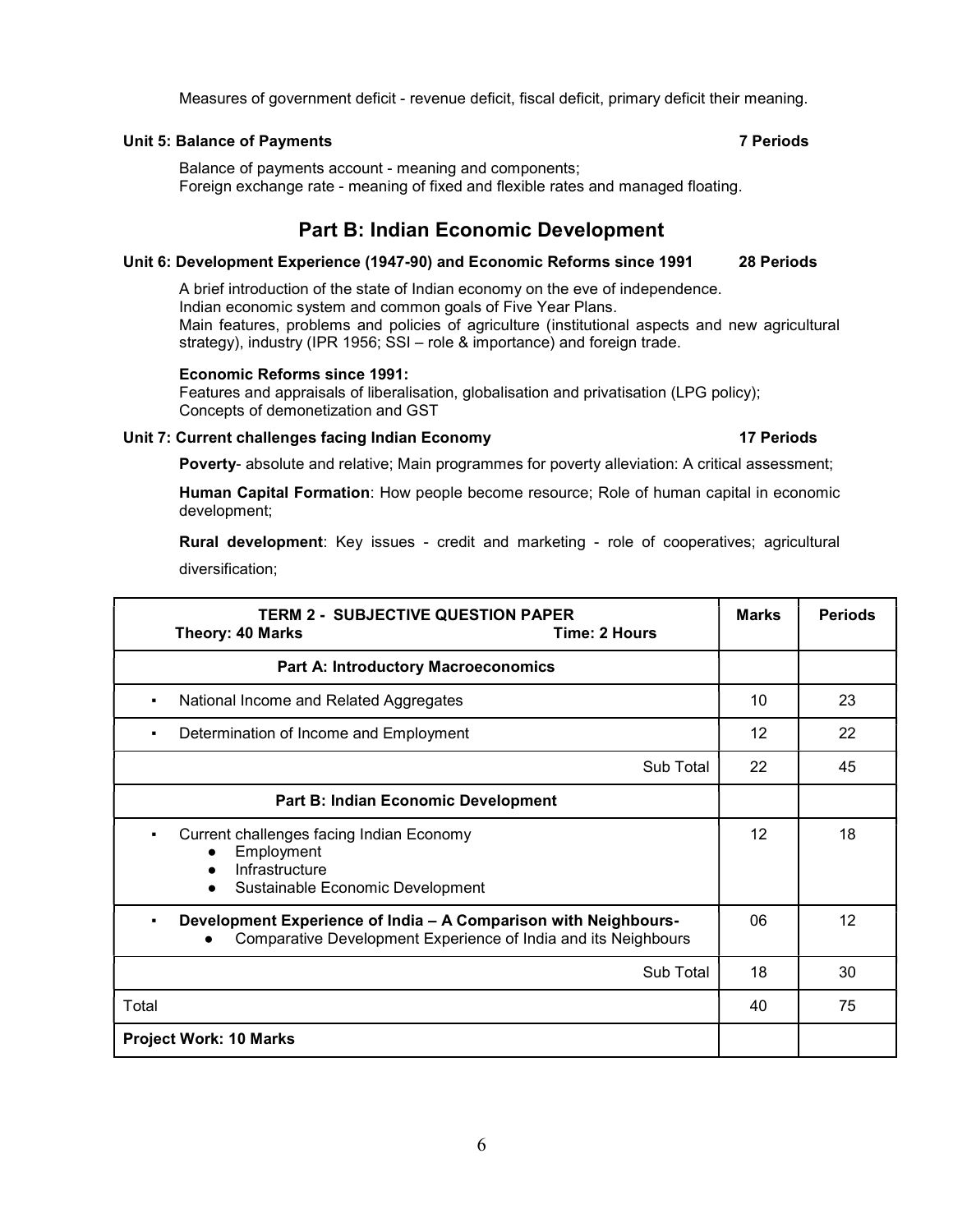#### Term – II

## Part A: Introductory Macroeconomics

#### Unit 1: National Income and Related Aggregates 23 Periods

What is Macroeconomics?

Basic concepts in macroeconomics: consumption goods, capital goods, final goods, intermediate goods; stocks and flows; gross investment and depreciation.

Circular flow of income (two sector model); Methods of calculating National Income - Value Added or Product method, Expenditure method, Income method.

Aggregates related to National Income:

Gross National Product (GNP), Net National Product (NNP), Gross Domestic Product (GDP) and Net Domestic Product (NDP) - at market price, at factor cost; Real and Nominal GDP. GDP and Welfare

#### Unit 3: Determination of Income and Employment 22 Periods 22 Periods

Aggregate demand and its components.

Propensity to consume and propensity to save (average and marginal).

Short-run equilibrium output; investment multiplier and its mechanism.

Meaning of full employment and involuntary unemployment.

Problems of excess demand and deficient demand; measures to correct them - changes in government spending, taxes and money supply through Bank Rate, CRR, SLR, Repo Rate and Reverse Repo Rate, Open Market Operations, Margin requirement.

#### Part B: Indian Economic Development

#### Unit 7: Current challenges facing Indian Economy 18 Periods

Employment: Growth and changes in work force participation rate in formal and informal sectors; problems and policies

Infrastructure: Meaning and Types: Case Studies: Health: Problems and Policies- A critical assessment;

Sustainable Economic Development: Meaning, Effects of Economic Development on Resources and Environment, including global warming

#### Unit 8: Development Experience of India: 12 Periods

A comparison with neighbours India and Pakistan India and China Issues: economic growth, population, sectoral development and other Human Development Indicators

Part C: Project in Economics **15 Periods** 15 Periods

Prescribed Books:

1. Statistics for Economics, NCERT

2. Indian Economic Development, NCERT

- 3. Introductory Microeconomics, NCERT
- 4. Macroeconomics, NCERT

5. Supplementary Reading Material in Economics, CBSE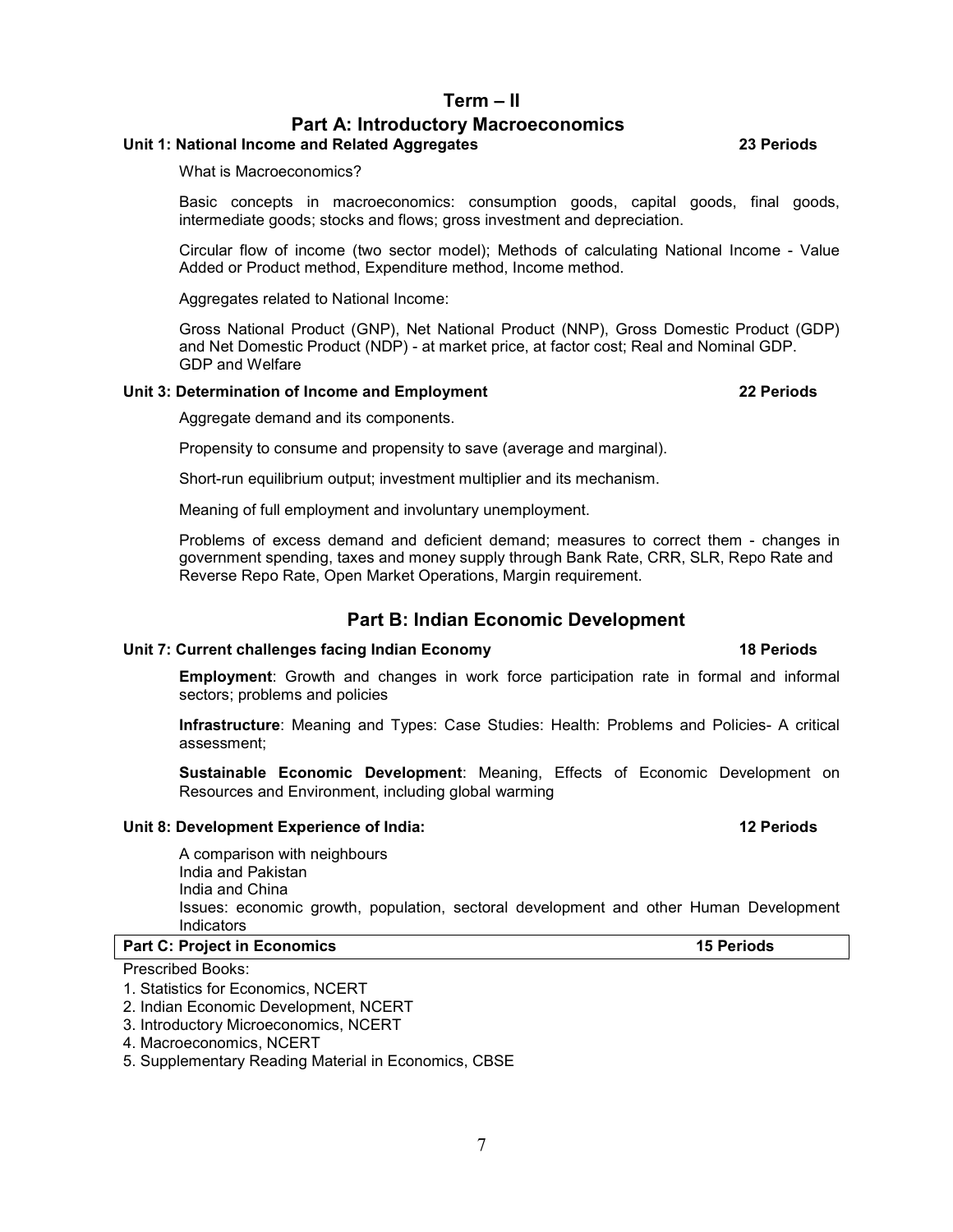# Guidelines for Project Work: 20 Marks Marks(ECONOMICS)

Only ONE Project is to be done throughout the session.

#### 1. The objectives of the project work:

Objectives of project work are to enable learners to:

- Probe deeper into personal enquiry, initiate action and reflect on knowledge and skills, views etc. acquired during the course of class XI-XII. skills, views etc. acquired during the course of class XI-XII.
- analyse and evaluate real world scenarios using theoretical constructs and arguments
- demonstrate the application of critical and creative thinking skills and abilities to produce an independent and extended piece of work<br>● follow up aspects in which learners have interest<br>● develop the communication ski produce an independent and extended piece of work
- follow up aspects in which learners have interest
- develop the communication skills to argue logically

#### 2. Role of the teacher:

The teacher plays a critical role in developing thinking skills of the learners. A teacher should:

- help each learner select the topic after detailed discussions and deliberations of the topic;
- play the role of a facilitator to support and monitor the project work of the learner through periodic discussions; • play the role of a facilitator to support and monitor the project work of the learner<br>through periodic discussions;<br>• guide the research work in terms of sources for the relevant data;<br>• ensure that students must unders
- guide the research work in terms of sources for the relevant data;
- and other sources in their projects and duly acknowledge the same;
- ensure that the students are able to derive a conclusion from the content; cite the limitations faced during the research and give appropriate references used in doing the research work. and other sources in their projects and duly acknowledge the same;<br>ensure that the students are able to derive a conclusion from the content; cite the<br>limitations faced during the research and give appropriate references u aluate real world scenarios using theoretical constructs and<br>explication of critical and creative thinking skills and abilities to<br>nehetant and extended piece of work<br>which learners have interest<br>unication skills to argue
- educate learner about plagiarism and the importance of quoting the source of the information to ensure authenticity of research work.
- prepare the learner for the presentation of the project work.
- arrange a presentation of the project file.

#### 3. Steps involved in the conduct of the project:

Students may work upon the following lines as a suggested flow chart:<br>Choose a title/topic

Collection of the research material/data

Organization of material/data

## Present material/data

Analysing the material/data for conclusion<br>↓<br>Draw the relevant conclusion

## Presentation of the Project Work

The project work can be in the form of Power Point Presentation/Exhibition/Skit /albums/files/song and dance or culture show /story telling/debate/panel discussion,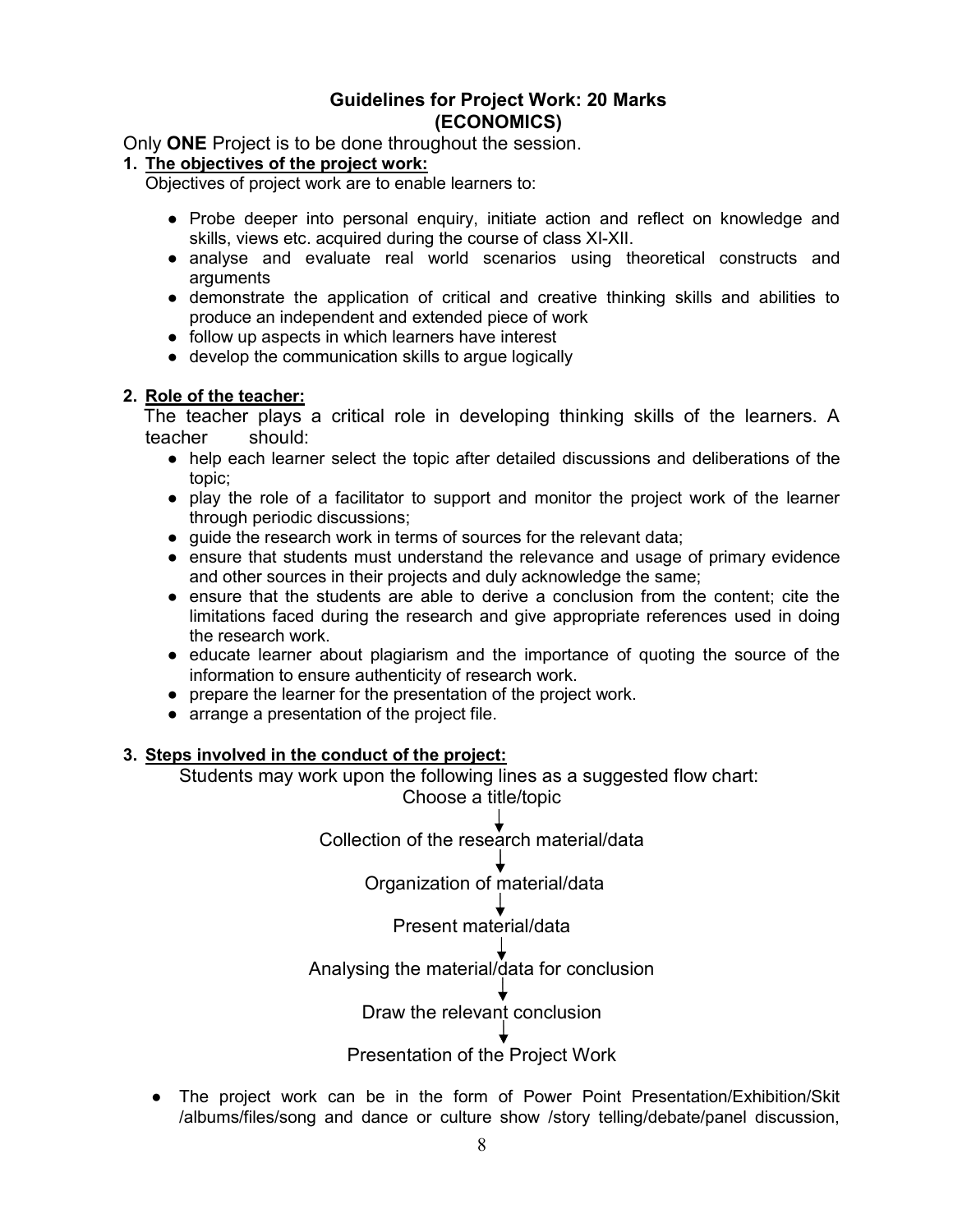paper presentation and so on. Any of these activities which are suitable to visually impaired/differently-abled candidates can be performed as per the choice of the student.

## 4. Expected Checklist for the Project Work:

- Introduction of topic/title
- Identifying the causes, events, consequences and/or remedies
- Various stakeholders and effect on each of them
- Advantages and disadvantages of situations or issues identified
- Short-term and long-term implications of strategies suggested in the course of research
- Validity, reliability, appropriateness and relevance of data used for research work and for presentation in the project file
- Presentation and writing that is succinct and coherent in project file
- Citation of the materials referred to, in the file in footnotes, resources section, bibliography etc.

## 5. Term-Wise Assessment of Project Work:

- Project Work has broadly the following phases: Synopsis/ Initiation, Data Collection, Data Analysis and Interpretation, Conclusion.
- The aspects of the project work to be covered by students can be assessed during the two terms.
- 20 marks assigned for Project Work can be divided in to two terms in the following manner:

## TERM-I PROJECT WORK (Part 1): 10 Marks

The teacher will assess the progress of the project work in the term I in the following manner:

| <b>Month</b>                    | Periodic Work                                                                                                                                     | <b>Assessment Rubrics</b>                                                                                                                                                                                                                | <b>Marks</b> |
|---------------------------------|---------------------------------------------------------------------------------------------------------------------------------------------------|------------------------------------------------------------------------------------------------------------------------------------------------------------------------------------------------------------------------------------------|--------------|
| $1 - 3$<br>July-<br>September   | Instructions about Project<br>Guidelines, Background<br>reading Discussions on Theme<br>and Selection of the Final<br>Topic, Initiation/ Synopsis | Introduction, Statement of<br><b>Purpose/Need and Objective</b><br>of the Study,<br>Hypothesis/Research<br>Question, Review of Literature,<br>Presentation of Evidence, Key<br>Words, Methodology,<br>Questionnaire, Data<br>Collection. | 5            |
| $4 - 5$<br>October-<br>November | Planning and organisation:<br>forming an action plan,<br>feasibility or baseline study,<br>Updating/modifying the action<br>plan, Data Collection | Significance and relevance of<br>the topic; challenges<br>encountered while conducting<br>the research.                                                                                                                                  | 5            |
| October-<br>November            | <b>Mid-term Assessment by</b><br>internal examiner                                                                                                |                                                                                                                                                                                                                                          | 10           |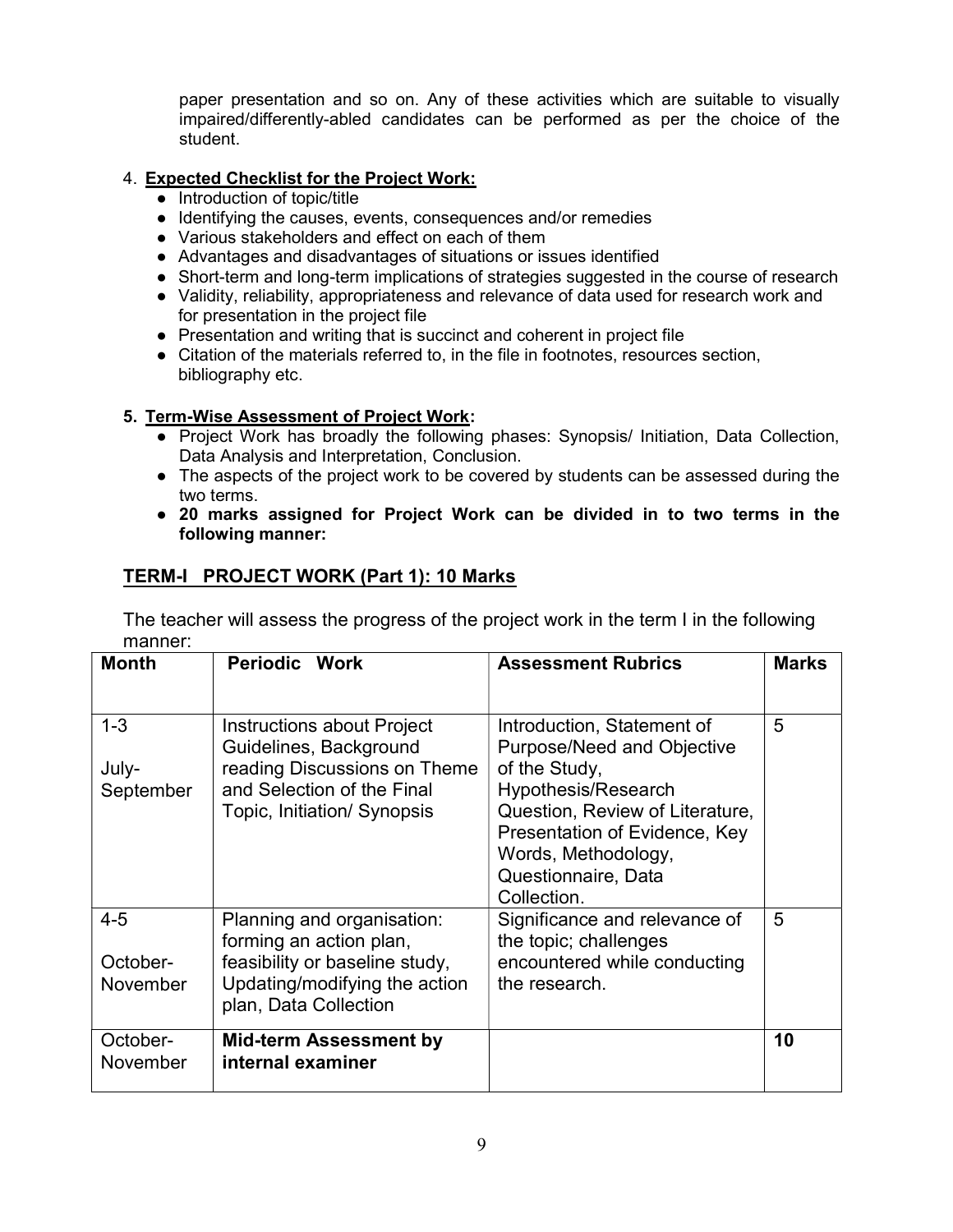## TERM- II - PROJECT WORK (Part 2): 10 Marks

The teacher will assess the progress of the project work in the term II in the following manner:

| <b>Month</b> | Periodic Work                | <b>Assessment Rubrics</b>                                      | <b>Marks</b> |
|--------------|------------------------------|----------------------------------------------------------------|--------------|
|              |                              |                                                                |              |
| $6 - 7$      | Content/data analysis and    | Content analysis and its<br>relevance in the current scenario. |              |
| December-    | interpretation.              |                                                                | 5            |
| January      | Conclusion, Limitations,     | Conclusion, Limitations,                                       |              |
|              | Suggestions, Bibliography,   | Bibliography, Annexures and                                    |              |
|              | <b>Annexures and Overall</b> | <b>Overall Presentation.</b>                                   |              |
|              | Presentation of the          |                                                                |              |
|              | project.                     |                                                                |              |
| 8            | <b>Final Assessment and</b>  | External/ Internal Viva based on                               | 5            |
| January/     | <b>VIVA by both Internal</b> | the project                                                    |              |
| February     | and External Examiners       |                                                                |              |
|              |                              | TOTAL                                                          | 10           |
|              |                              |                                                                |              |

## 6. Viva-Voce

- At the end of the stipulated term, each learner will present the research work in the Project File to the External and Internal examiner.
- The questions should be asked from the Research Work/ Project File of the learner.
- The Internal Examiner should ensure that the study submitted by the learner is his/her own original work.
- In case of any doubt, authenticity should be checked and verified.

## Expected Checklist:

·Introduction of topic/title

- ·Identifying the causes, consequences and/or remedies
- ·Various stakeholders and effect on each of them
- ·Advantages and disadvantages of situations or issues identified

·Short-term and long-term implications of economic strategies suggested in the course of research

·Validity, reliability, appropriateness and relevance of data used for research work and for presentation in the project file

·Presentation and writing that is succinct and coherent in project file

·Citation of the materials referred to, in the file in footnotes, resources section, bibliography etc.

## Mode of presentation/submission of the Project:

At the end of the stipulated term, each learner will present the research work in the Project File to the External and Internal examiner. The questions should be asked from the Research Work/ Project File of the learner. The Internal Examiner should ensure that the study submitted by the learner is his/her own original work. In case of any doubt, authenticity should be checked and verified.